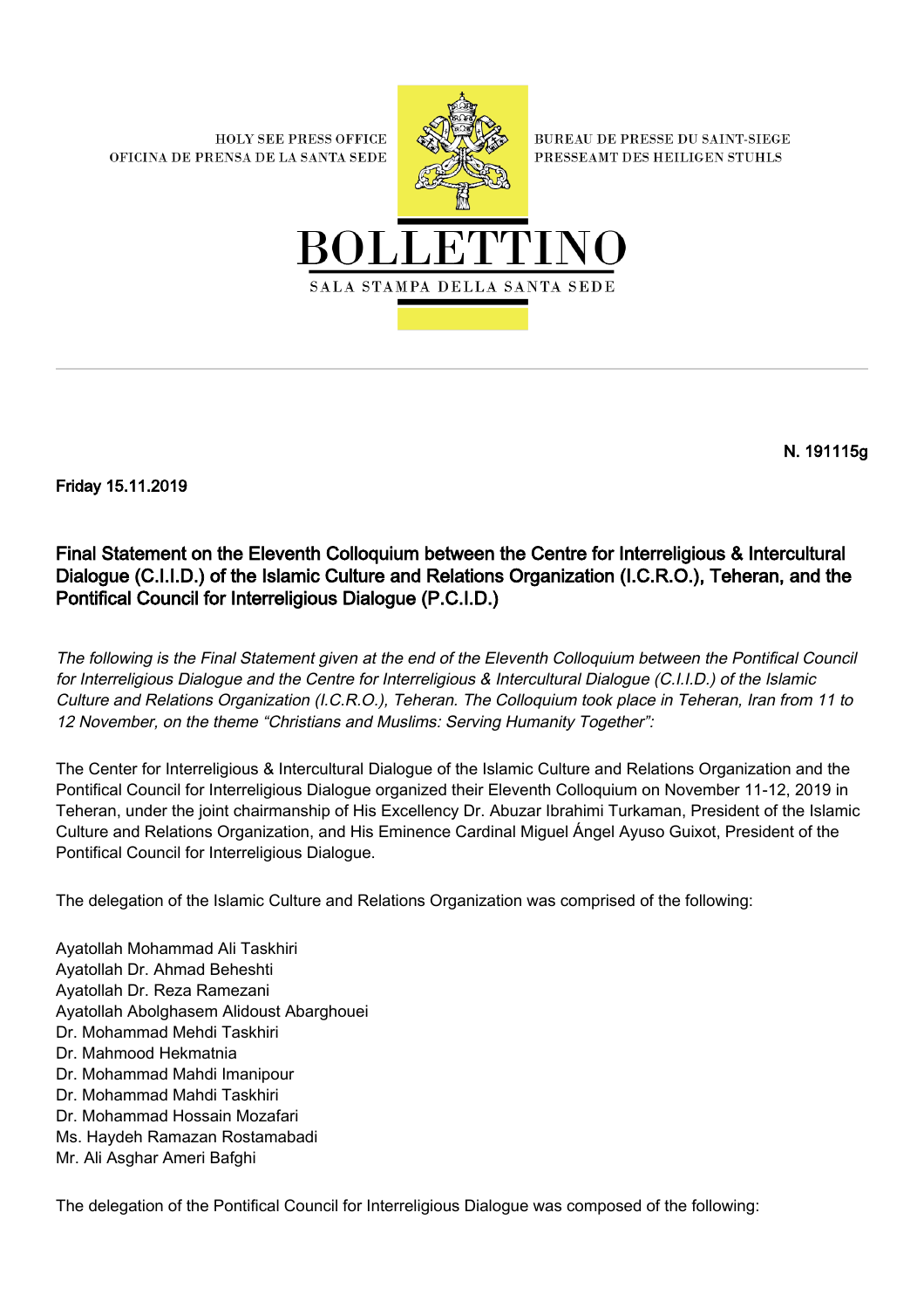Msgr. Khaled Akasheh H.E. Archbishop Leo Boccardi H.E. Monsignor Sarkis Davidian Msgr. Patrick Valdrini Rev. Laurent Basanese Rev. Diego Sarrio Cucarella Rev. Dr. David Marshall Dr. Ghada Shbeir Sister Nora Ishoui Sister Rachel Youkhaneh

In the inaugural session, in addition to the opening remarks by Dr. Turkaman and Cardinal Ayuso Guixot, a talk was given by Ayatollah Abolghasem Alidoust Abarghouei, Faculty Member of the Islamic Research Institute for Culture and Thought on "Human Fraternity".

The participants focused on the theme: "Christians and Muslims: Serving humanity together" from the viewpoints of Shia Islam and Catholicism. Papers were presented on the following subthemes:

1. Promoting individual rights and duties: Muslim and Christian Perspectives

2. Serving together the family and the education of the youth: Christian and Muslim Perspectives

3. Serving together in society: Muslim and Christian Perspectives

4. Serving together in the international community: Christian and Muslim Perspectives.

At the end of the meeting, the participants agreed on the following:

1 – Service to others, especially the sick, the poor and the needy, is of capital importance to Christians and Muslims. In addition, serving others witnesses to the universal love of God for all human beings, because He created everyone and everything, and cares for all His creation with the same love.

2 – Service to humanity requires treatment of all human beings without discrimination across the world. All individuals, all communities and all nations should be treated with a sense of humanity, including in situations of war or under international sanctions.

3 – Muslims and Christians, along with all persons of good will who do not profess any particular religion, are called to promote fundamental human rights for everybody, everywhere, at all times. Freedom of conscience and of religion is the cornerstone of the edifice of human rights and therefore should be persevered and promoted.

4 – Duties are inseparable from rights. Therefore, every person and group, while defending their rights, should also do their best to fulfil their duties towards their families, communities and societies.

5 – The formation of young people as both sincere believers and responsible citizens is of essential importance for religions and states alike. It is on families that the primary responsibility for this formation of young people falls; they thus have the right to be supported in this responsibility by the whole of society.

6 – A particular and urgent service to humanity today is the custody of creation, taking into consideration in particular climate change and the environmental crisis. This endeavor requires the collaboration of all believers and people of good will.

The Pontifical Council for Interreligious Dialogue expressed profound gratitude to the Center for Interreligious &